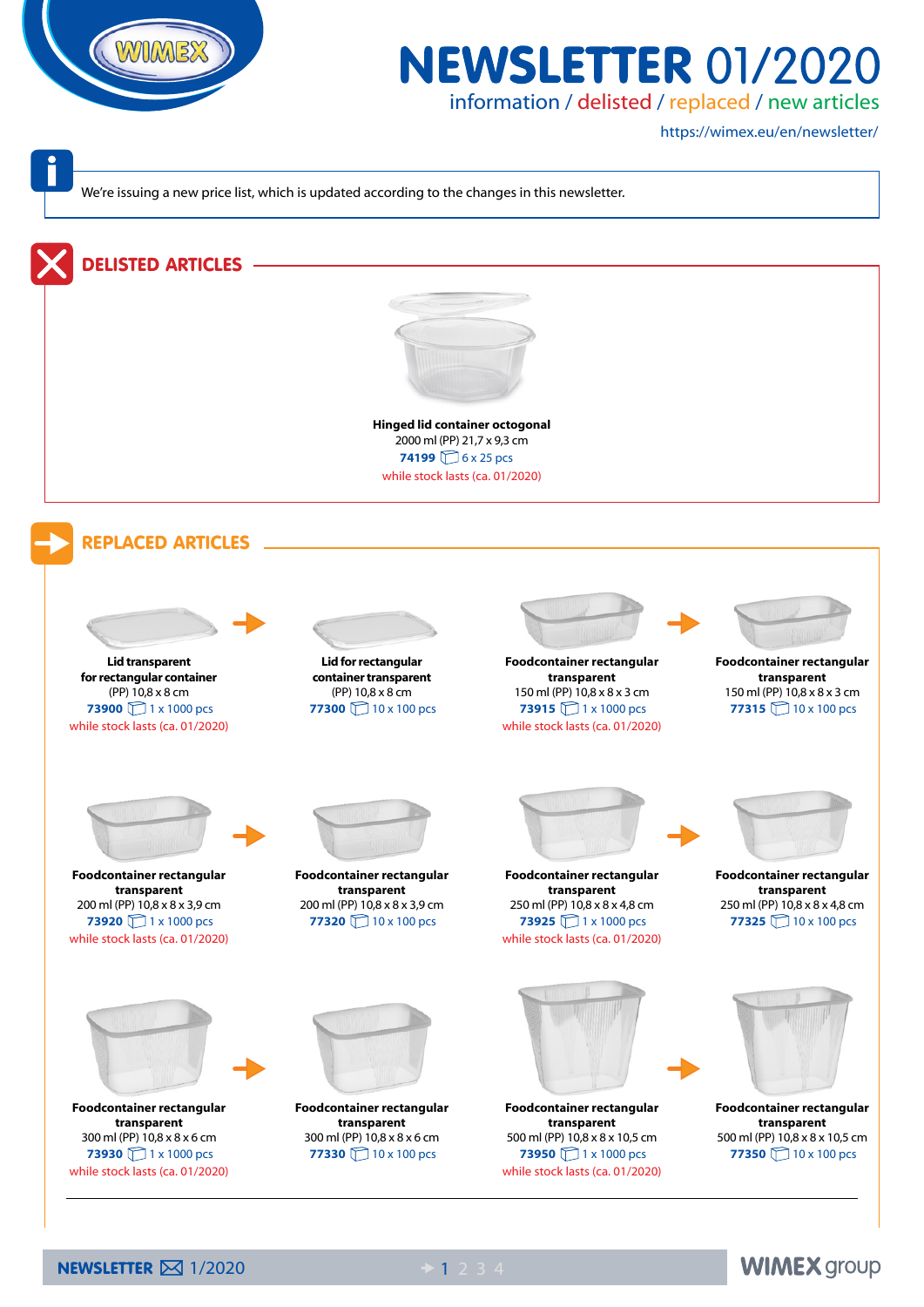

NEWSLETTER  $\boxtimes$  1/2020  $\rightarrow$  1 2 3 4

**WIMEX group**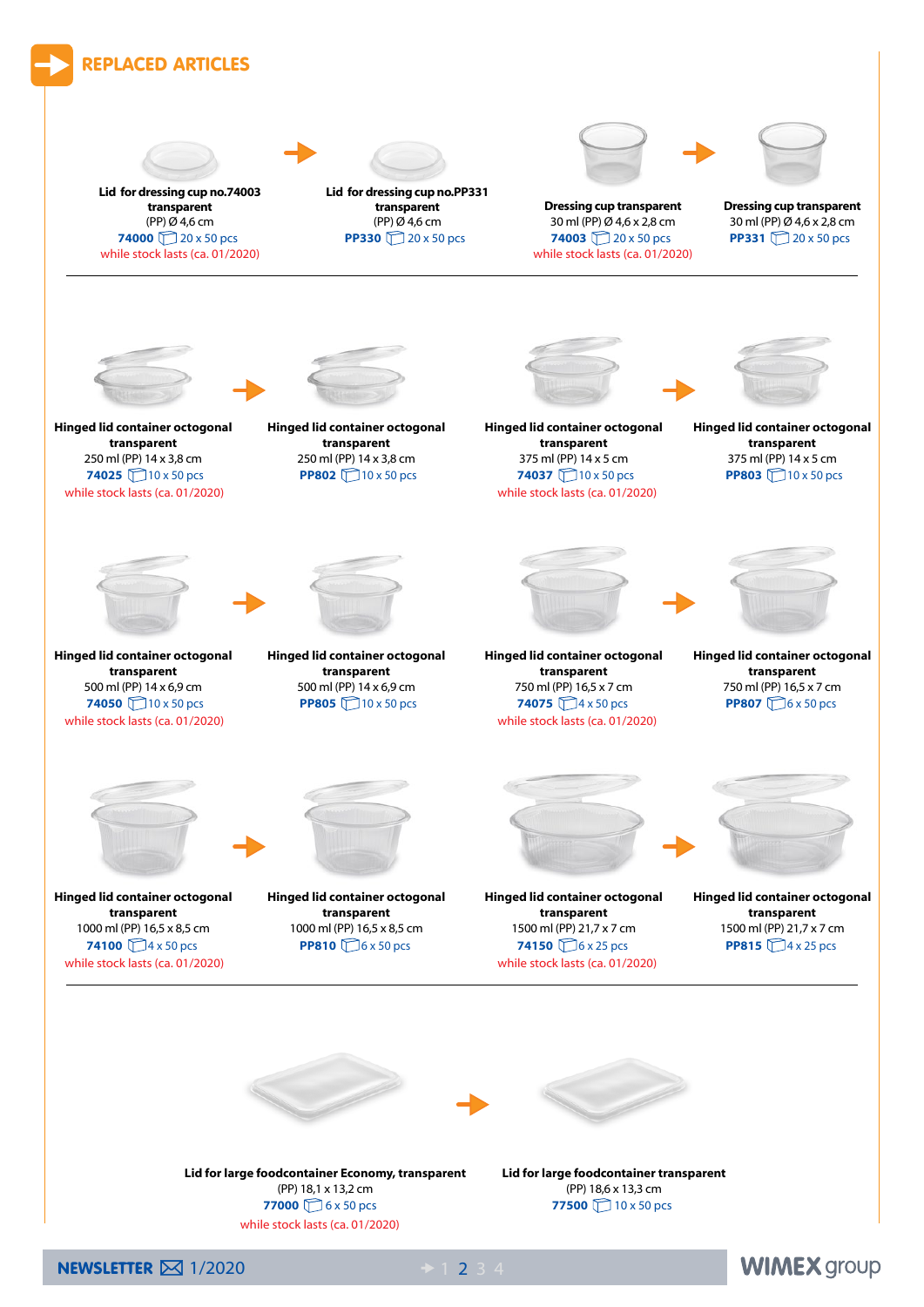

NEWSLETTER  $\boxtimes$  1/2020  $\rightarrow$  1 2 3 4

**WIMEX group**